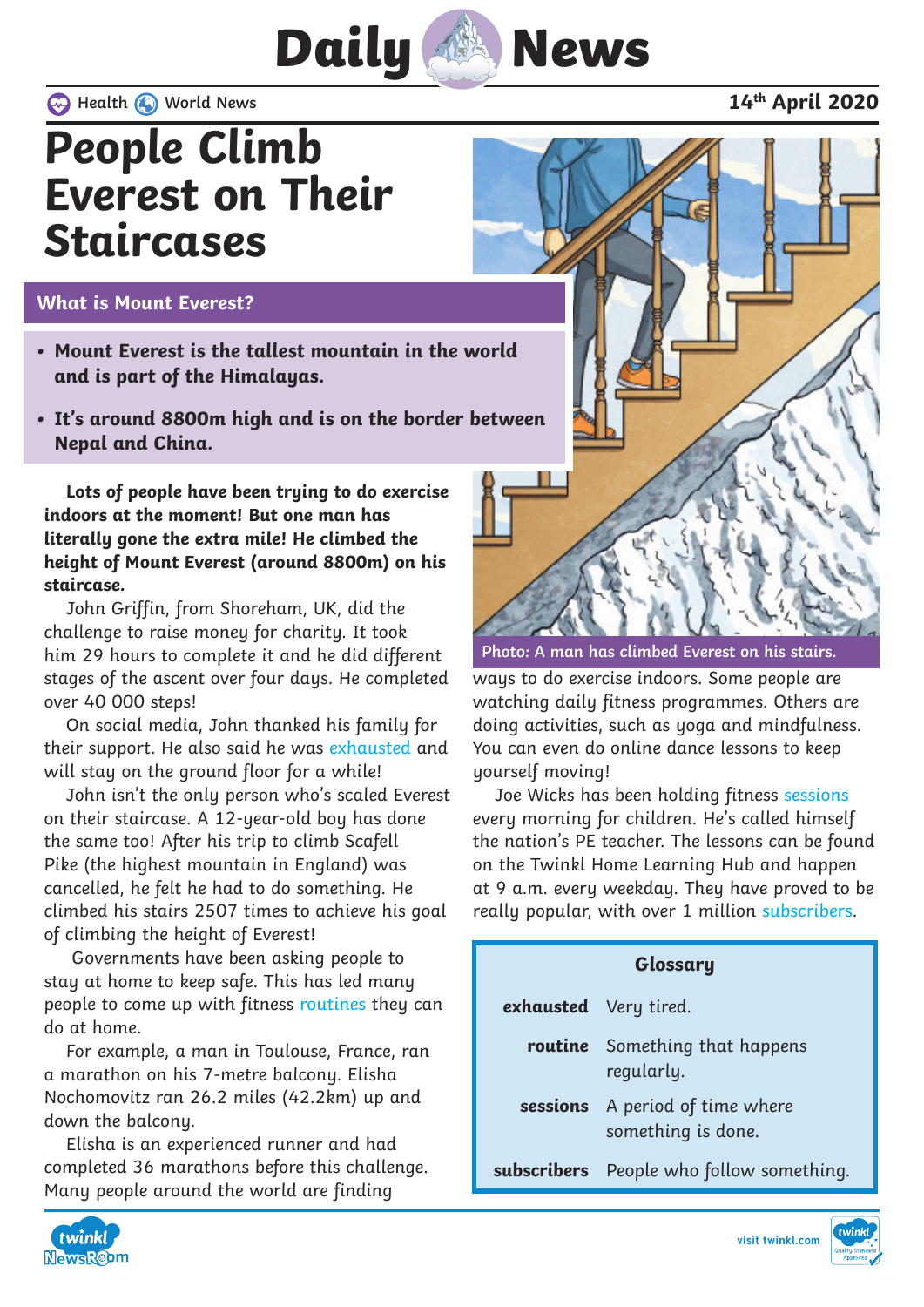# **Questions**

- 1. Find and copy the two facts about John Griffin's staircase challenge.
- 1.
- 2.
- 2. '...he did different stages of the ascent over four days' Tick the verb that is closest in meaning to 'ascent'.
	- $\bigcirc$  climb up
	- $O$  climb down
	- $\bigcap$  recover
	- $\bigcap$  rest
- 3. Why do you think John might be staying on the ground floor for a while? Explain your answer.
- 4. Elisha Nochomovitz was used to running marathons. Find and copy a piece of information that shows this.
- 5. Why do you think Joe Wicks has called himself the nation's PE teacher? Explain uour answer.
- 6. Tick the headline that best summarises the story.
	- $\bigcap$  Time to Climb Stairs to Moon
	- $\bigcirc$  People Finding Ways to Do Exercise at Home
	- Can't Do Fitness Activities Indoors
	- $\bigcap$  TV Is Better than Exercise